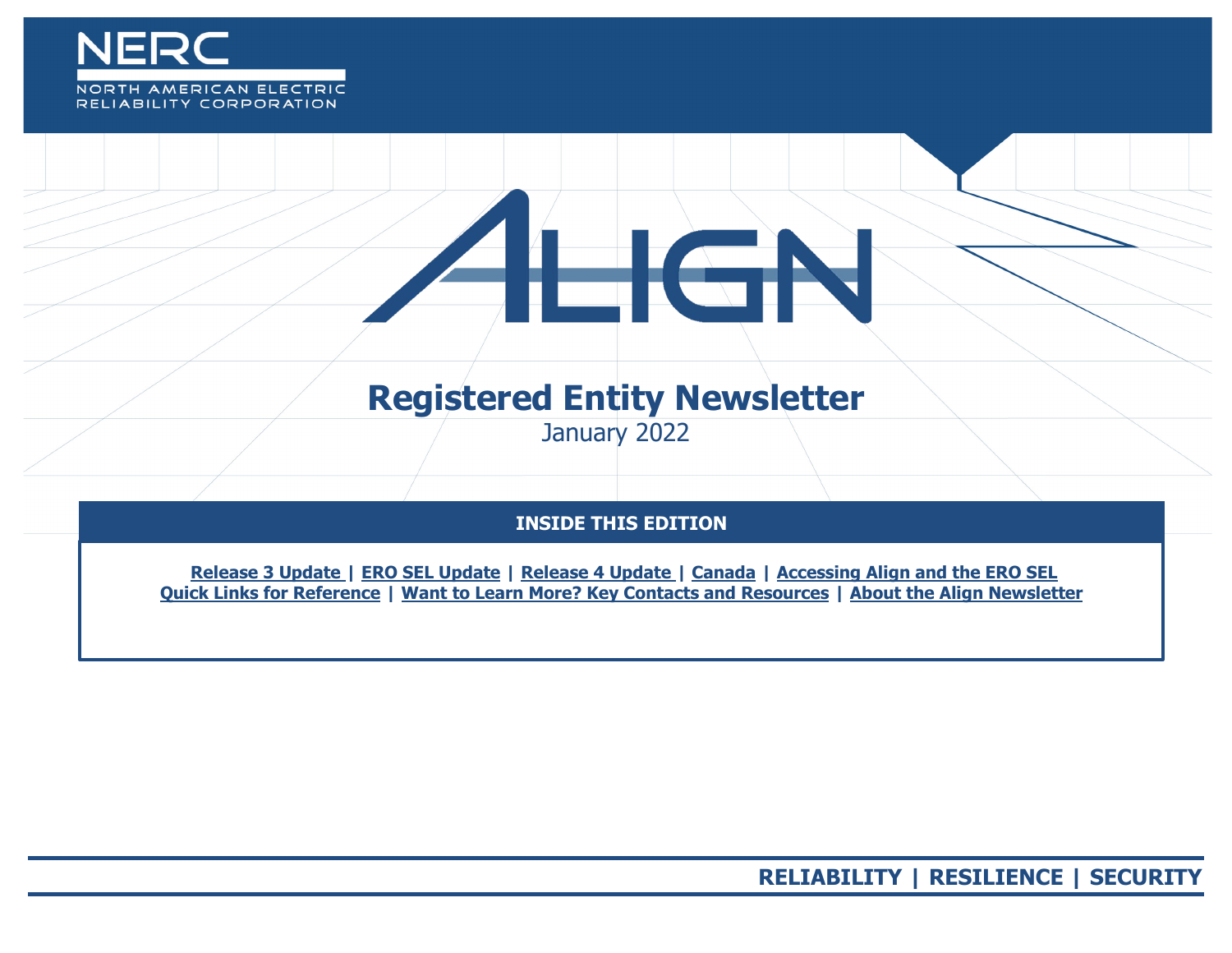

#### **LET'S GET ALIGNED: KEY TAKEAWAYS**

#### **Release 3 Update**

Align Release 3 was deployed to production on December 9, 2021. This deployment included three parts: a platform upgrade, deployment of audit and scheduling functionality, and migration of closed violations from regional legacy systems.

Shortly after deployment, the system experienced database performance issues. The project team took the system offline on Tuesday, December 14, in order to perform root cause analysis. The system was offline until Monday, December 20, 8 am EST.

Outlined below are the project team's initial findings and activities in progress to resolve the issues. A formal report will be published in February 2022.

#### Preliminary Findings and Interim Solutions

Performance impacts to Align were uncovered after loading the historical closed violations from regional legacy systems. Simultaneously, the use of periodic data submittals (PDS) and self certifications (SC) functionality increased exponentially due to year-end activities in the regions. It was determined that the current technical design of PDSs and SC are inefficient and consume too much database processing power, in turn impacting performance of the reporting engine. This was not found during the testing phase. These inefficiencies became more impactful because historical data was also loaded into the database. We do not believe deployment of Release 3 functionality was the root cause.

The PDS and SC functionality will be redesigned to be more efficient. As an interim step, the regions are processing PDSs in batches not to exceed 50, and submitting SCs one at a time. The redesign will remove this restriction. The same design principles are used in the Release 3 audit functionality. Those same performance improvements will be made in this area.

These interim solutions do not impact the registered entities' ability to submit a self-report, PDS or SC.

Additionally, an issue was identified in the reporting database. The resolution will include adding a separate database to the reporting engine to off-load performance away from the application.

#### Long-Term Solutions and Future Mitigations

To mitigate future Align performance issues, the project team, in partnership with the key vendor, is undertaking the following actions: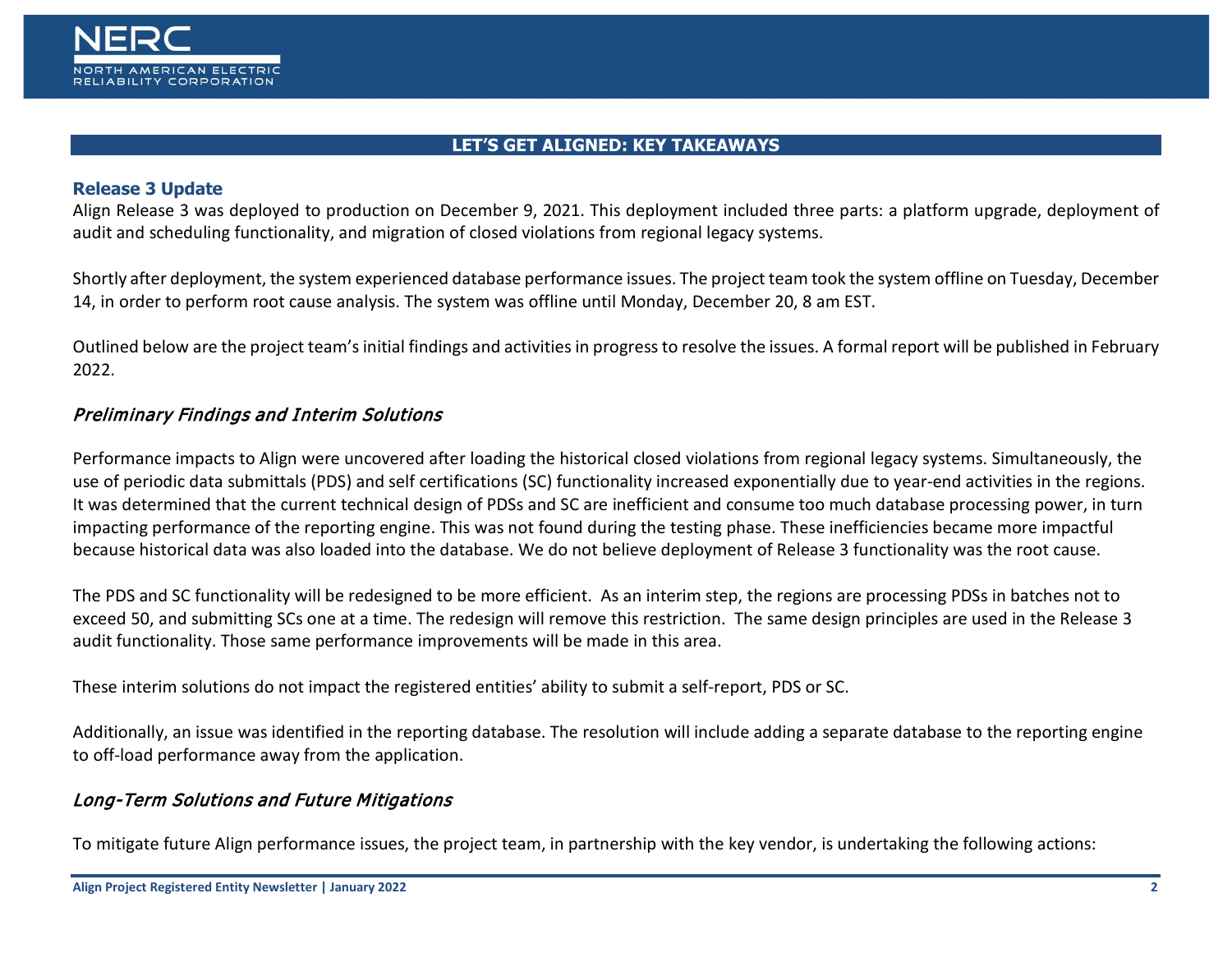

- Prioritize the performance and stability of the platform during January and February 2022.
	- o Redesign PDSs and SCs; apply those same updates to Release 3 audit functionality; minimal re-training expected
- Re-design and re-factor database queries and reporting capability
- Create an additional reporting instance away from the application to off-load processing
- Our vendor will review Release 3 audit design to ensure optimal performance, and do a deep review of future technical designs
- Engage a third party for additional performance testing

The project team will advise in March regarding an updated schedule for Release 4 and Canadian jurisdiction implementation. Regional adoption plans for Release 3 are under review pending the resolution of performance issues.

#### <span id="page-2-0"></span>**Release 4**

The Align project team commenced development of Release 4 on November 1. The team made progress on two development cycles prior to the deployment of Release 3 and the unplanned outage. The schedule for Release 4 will be reset after Release 3 performance issues are resolved.

#### **ERO SEL Update**

The Align project team and support resources are aware of and aggressively addressing intermittent access and permission issues regarding the ERO Enterprise Secure Evidence Locker (ERO SEL). NERC has supplemented its team with additional support resources from the key vendor to resolve these issues. NERC will provide an update to the regional change agents as resolutions are identified and implemented. NERC appreciates the patience of both regional staff and stakeholders as we work through these technical challenges while maintaining data security.

#### **Canadian Jurisdictions' Use of Align**

The Align project team continues to work with those Regions that support Canadian regulators (i.e., MRO, NPCC, and WECC) to create project plans and activities in support of using Align. These activities include determining high-level requirements by province, importing provincial standards data into Align, and defining the appropriate user roles.

Currently, Ontario is live with Align as of Release 1 in May 2021. The implementation plan for Canadian provinces is below, but is subject to change as requirements and data elements are finalized, and also the resolution of Release 3 performance issues:

- Manitoba & Saskatchewan (MRO) Q2 2022
- Alberta & British Columbia (WECC) Q3 2022
- Nova Scotia (NPCC) Q4 2022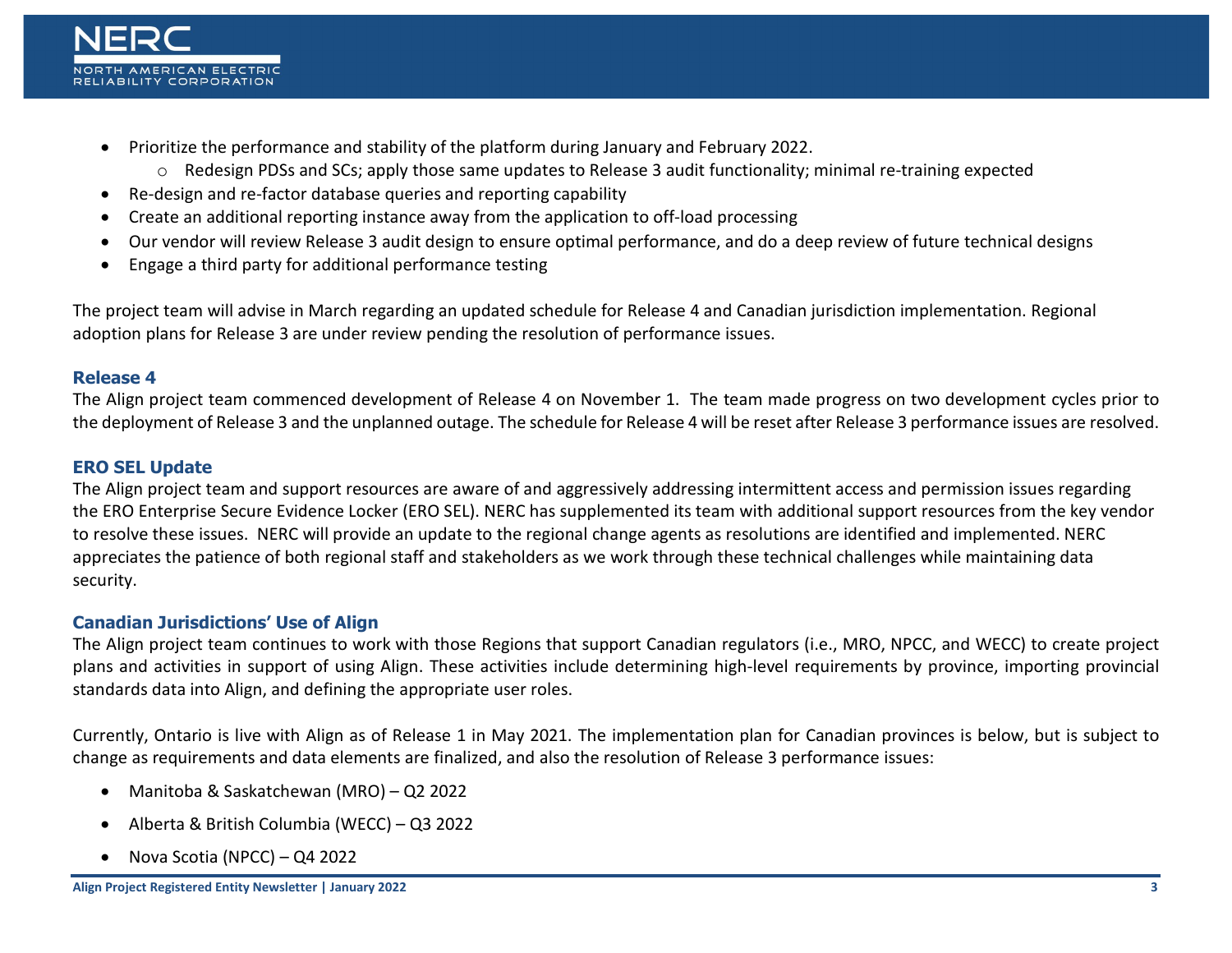#### **Accessing Align**

An important part of the project's success is ensuring appropriate access to the system. An active ERO Portal Account is required to access Align and the ERO SEL. **Please follow the instructions below to verify an existing account or set up a new account and note that it takes 48 hours for a new account to be activated**. For password resets, select the "Forgot Password/Username" to reset a password. For questions or problems concerning ERO Portal accounts, please submit a support ticket [here.](https://support.nerc.net/)

All registered entities' primary compliance contacts (PCCs) should also have an ERO Portal Account and be set up as Align Registered Entity Submitters and the Entity Administrators responsible for approving access requests. Users approved by the PCCs are automatically given an ERO SEL submitter role. Additional access to the ERO SEL outside of Align access must be handled with a support ticket.

Refer to the [Registered Entity User Access Guide](https://trn.nerc.com/User%20Guide/RE_TTT_User_Access.pdf) for detailed instructions.

#### **To Set Up an ERO Portal Account:**

- 1. Navigate t[o https://eroportal.nerc.net.](https://eroportal.nerc.net/)
- 2. Select "Register" in the upper left-hand corner.
- 3. Complete the registration form and click "Submit."

#### **To Verify an ERO Portal Account:**

- 1. Navigate t[o https://eroportal.nerc.net.](https://eroportal.nerc.net/)
- 2. Select "Sign In" in the upper left-hand corner.
- 3. Enter your credentials to confirm access to ERO Portal.

#### <span id="page-3-0"></span>**Quick Links for Reference**

Here is a list of links to commonly requested project materials for Align and the ERO SEL. Please reach out to your Change Agents for additional materials.

| <b>Ouick Links</b>                                         |
|------------------------------------------------------------|
| <b>FAQs</b>                                                |
| Align Governance Model (Updated April 2021)                |
| Registered Entity SEL Requirements (Updated February 2021) |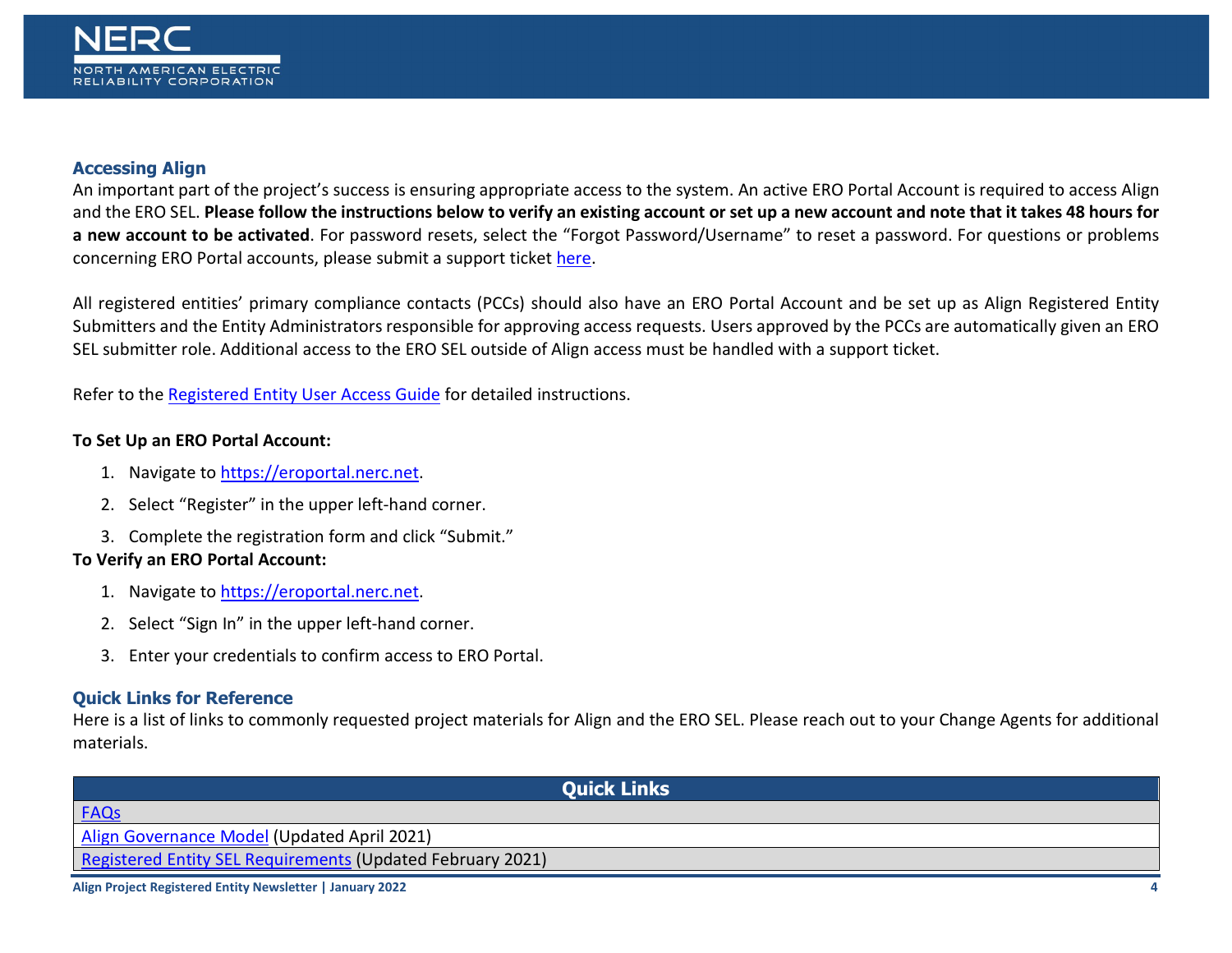| NERC Training Site                       |
|------------------------------------------|
| Release 1 CEA User Guide                 |
| CEA SEL User Guide                       |
| Release 2 CEA User Guide                 |
| Registered Entity User Access Guide      |
| Data Handling Guide to Align and ERO SEL |
| <b>Align Business Case</b>               |

#### <span id="page-4-0"></span>**Want to Learn More? Key Contacts and Resources**

Please submit questions to **AskAlign@NERC.net** or reach out to your Regional Change Agent. The change agents meet monthly and have the latest project updates. They are another resource for asking questions or sharing comments and feedback on the project.

| <b>Align Change Agents</b> |                                                                            |  |
|----------------------------|----------------------------------------------------------------------------|--|
| Organization               | <b>Change Agents</b>                                                       |  |
| <b>MRO</b>                 | Desiree Sawyer, Marissa Falco                                              |  |
| <b>NERC</b>                | Chris Boyd-Witherspoon, Jamie Calderon, Farzaneh Tafreshi, Sara Minges     |  |
| <b>NPCC</b>                | Jason Wang, Kimberly Griffith                                              |  |
| ReliabilityFirst           | <b>Anthony Jablonski</b>                                                   |  |
| <b>SERC</b>                | Andrew Williamson, Janice Carney, Melinda Montgomery, Rick Dodd, Todd Curl |  |
| Texas RE                   | <b>Rochelle Brown</b>                                                      |  |
| <b>WECC</b>                | Angie Shapiro, Ben Aldous, Mailee Cook                                     |  |

| <b>Release 2 Training Contacts</b> |                                                                                      |  |
|------------------------------------|--------------------------------------------------------------------------------------|--|
| <b>Region</b>                      | <b>Training Leads</b>                                                                |  |
| <b>MRO</b>                         | Desiree Sawyer, Jeremy Mattke, Rob Quinlan                                           |  |
| <b>NPCC</b>                        | Daniel Kidney; Duong Le; Kimberly Griffith                                           |  |
| <b>ReliabilityFirst</b>            | Bob Folt; Bob Yates; George Spila; Anthony Jablonski, Ron Ross                       |  |
| <b>SERC</b>                        | Alex Shestopal; Derek Lepresti; Janice Carney; Rafael Lerdo; Rick Dodd; Shawna Speer |  |